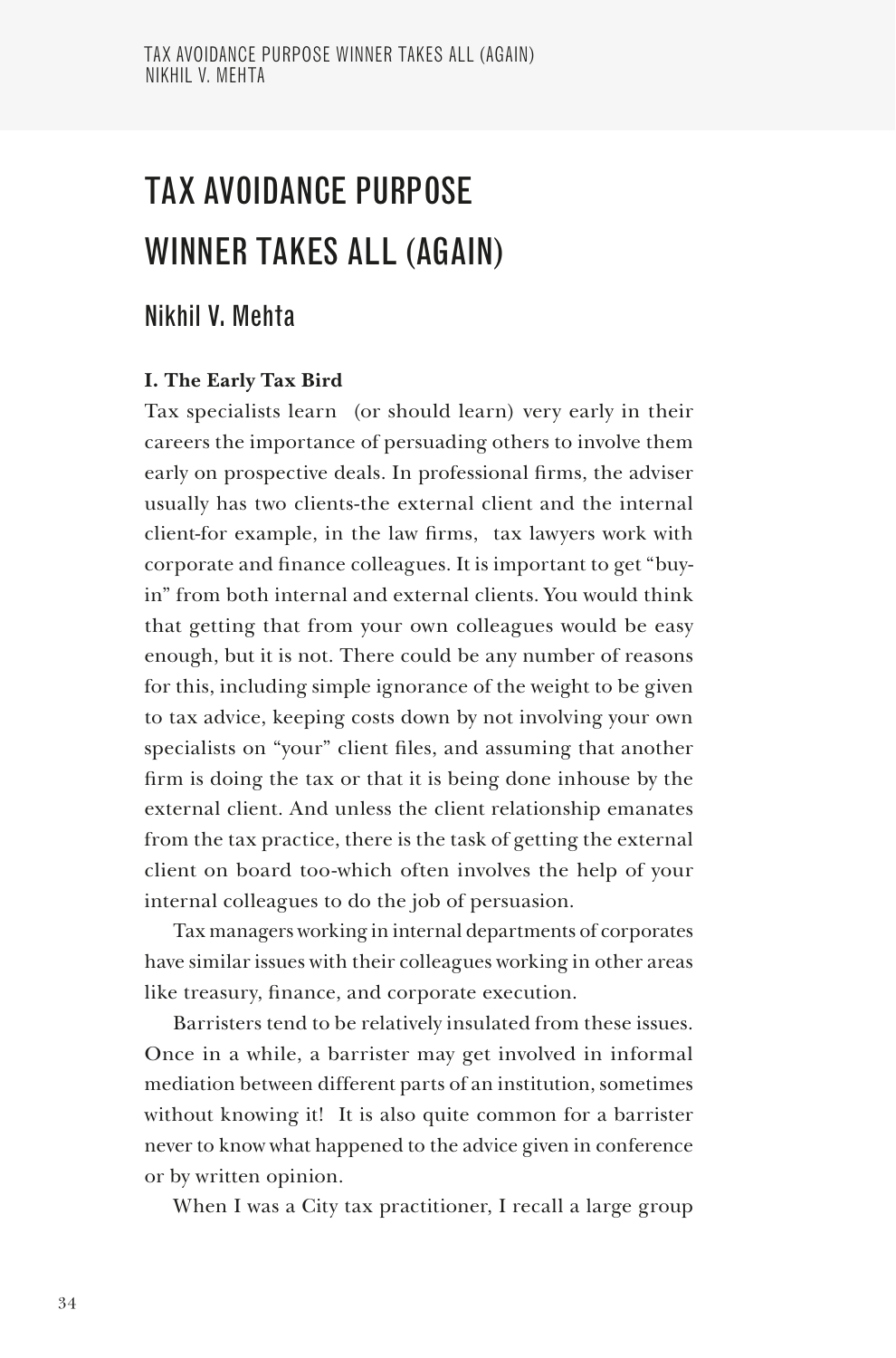call on a transaction where one banker, presumably unaware that tax specialists were on the call, referred to us as "pond life". Whatever one may think of pond life, the banker was clearly unimpressed with it. I think (and hope) that his is an extreme view, but there is no doubt that we are not always valued as much as we would like to be, and being brought in early can go some way to softening the relationship.

In other situations, there is undoubtedly a judgment call to be made as to whether it is prudent to bring in a tax adviser at a particular point in time or not. In the heady days of tax-based structured finance, when loan relationships were capital assets for corporates, a number of banks set up investment, not trading, subsidiaries to invest in debt instruments on the basis that they were capital assets for those companies. The investment "product" was developed by structured finance teams within the banks, and then put to the investment company board for consideration and approval. The whole process, although done inhouse within the banking group, was quite rigorous and the investor's board took separate legal and tax advice on whether the investment was a "good thing". I remember attending board meetings regularly as an external adviser to the board and being asked for my independent view. In that situation, it made sense for someone like me to be on the record as having advised at the board meeting. But for a tax adviser to attend board meetings in many other situations is perhaps not a good thing, particularly where the impression can be created of placing too much importance on the tax aspects of the subject-matter. HMRC are very alert to this when reviewing documentation in the course of an enquiry, and sometimes get carried away. I have a current enquiry for a multinational client where one of the many points taken by HMRC to demonstrate the tax motivation for a cross-border deal done years ago is the fact that a tax manager from one of the Big 4 attended certain meetings, as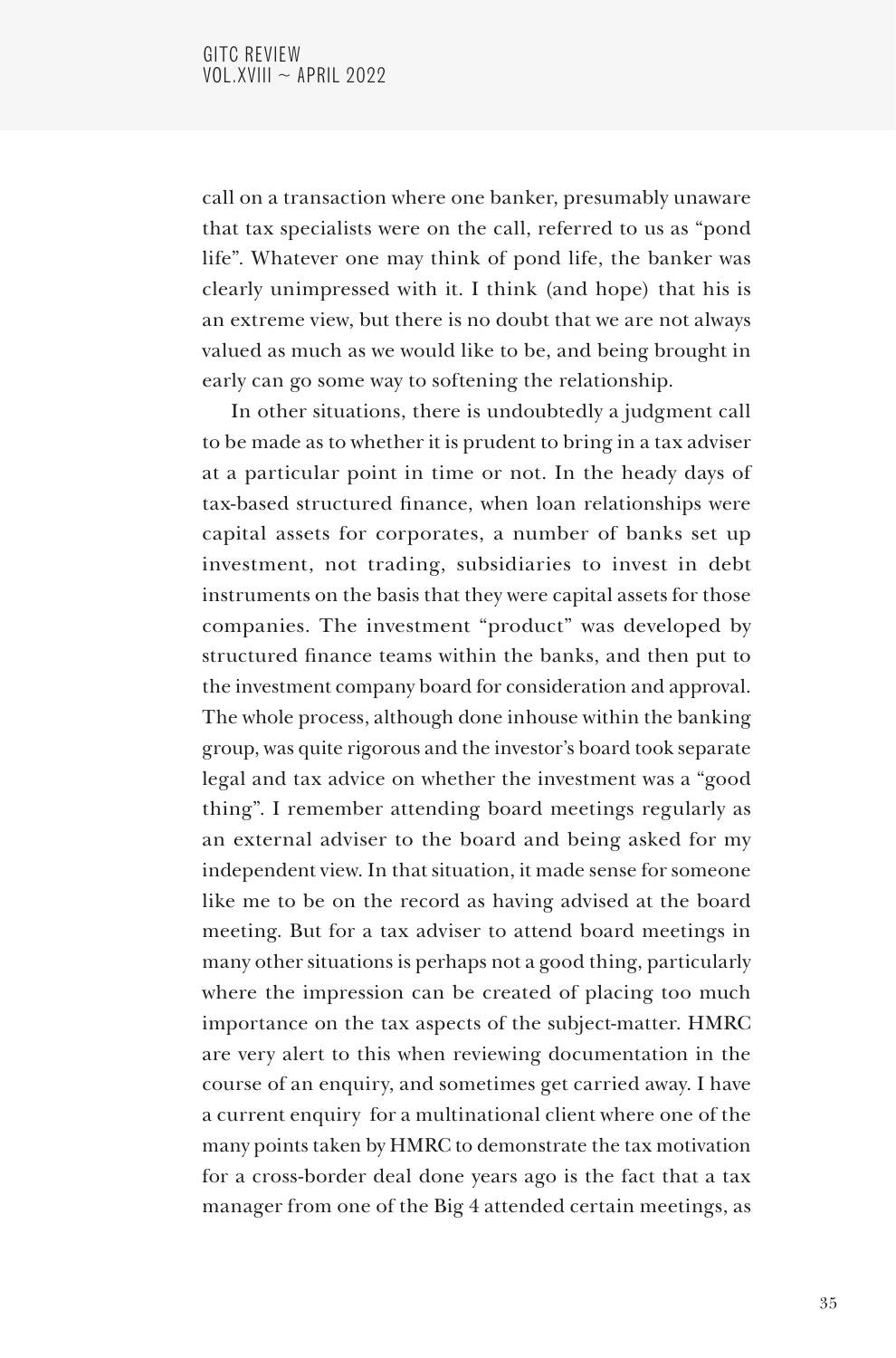part of a large cast. Just like the pond life commentator, HMRC are taking things a bit too far with that sort of reaction to the presence of a tax person.

# **II. The Late Bird**

You would think that, if it is a good thing to bring in tax specialists early, it must be a bad thing to bring them in late. But that is not always the case, as was demonstrated by the First-tier Tax Tribunal in its decision in *Euromoney Institutional Investor PLC v HMRC [2021] UK FTT 61(TC)***.** I will come on to what the case was about shortly. But the point I want to make first is that the facts involved an internal tax specialist, the tax director of a corporate group, being brought into a corporate share sale at a very late stage on the seller's side; he then suggested a tweak to the consideration in order to get a tax benefit, and his advice was accepted to by his corporate colleagues as well as the purchaser! Even more impressively, the FTT upheld the availability of the added benefit sought.

# **III. The Euromoney Facts**

So, what happened in the case? The facts can be summarised as follows:

- The taxpayer company, EPLC, was 63% owned by another company, DGMT. The tax director, Mr Flint, was DGMT's tax director, but also provided tax support to group subsidiaries including EPLC;
- EPLC had equity stakes in two joint venture companies, CDL and CNL, of 50% and 49% respectively;
- The other principal shareholder in both companies was DL, a company owned indirectly by DHPLC and directly by DTL-the decision does not expressly say so in terms of DTL's involvement, but this seems to make sense;
- A well-known private equity group, CG, wanted to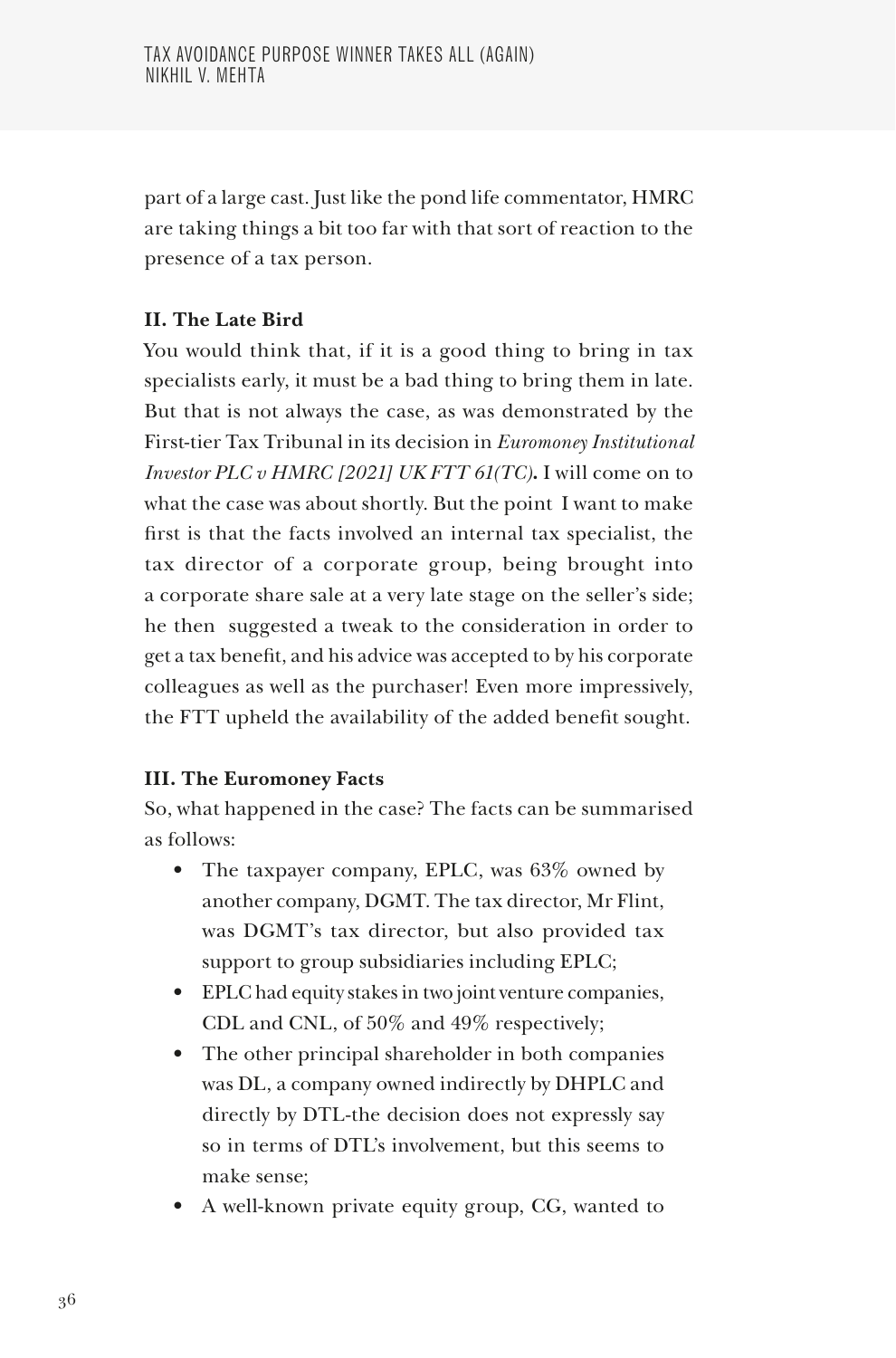buy DHPLC and its underlying investments, including the stakes in CDL and CNL. Negotiations began in September 2014;

- CG also wanted to buy out EPLC's stakes in CDL and CNL;
- EPLC, on the other hand, wanted to acquire a large stake in its fellow joint-venturer, DL; it saw great potential in DL and wanted to be in a position to acquire it in a few years' time. I suppose acquiring DL (or DTL) was a feasible goal as, if CG successfully bought DL, it would have a private equity owner whose aim would be to increase the value of DL with a view to an exit in a few years. A trade buyer would not have the same goal of divestment, so there clearly seemed to be a realistic opportunity for EPLC in the future.

In order to bring together the aims of both seller and buyer, the deal struck was that CG would buy EPLC's stakes for a mixture of equity and cash. The final deal consisted of EPLC selling its holdings in CDL and CNL for US\$85m, to be satisfied by a 15.5% equity stake in DTL (reflecting DL's value) and a cash consideration of US\$26m. Commercial negotiations were concluded on that basis in October 2014 without any involvement from Mr Flint, or any other tax person.

Mr Flint was then told about the deal and had an idea. What if, instead of the cash element of the consideration, EPLC got preference shares which effectively behaved as deferred cash and were redeemable after an agreed period of months, not years? The idea was neat enough-to get full rollover relief for the sale by turning it into a 100% share exchange, and then to be eligible for the substantial shareholdings exemption ("SSE") when the preference shares were redeemed. The earliest redemption date was fixed so that the shares clearly satisfied the minimum period of holding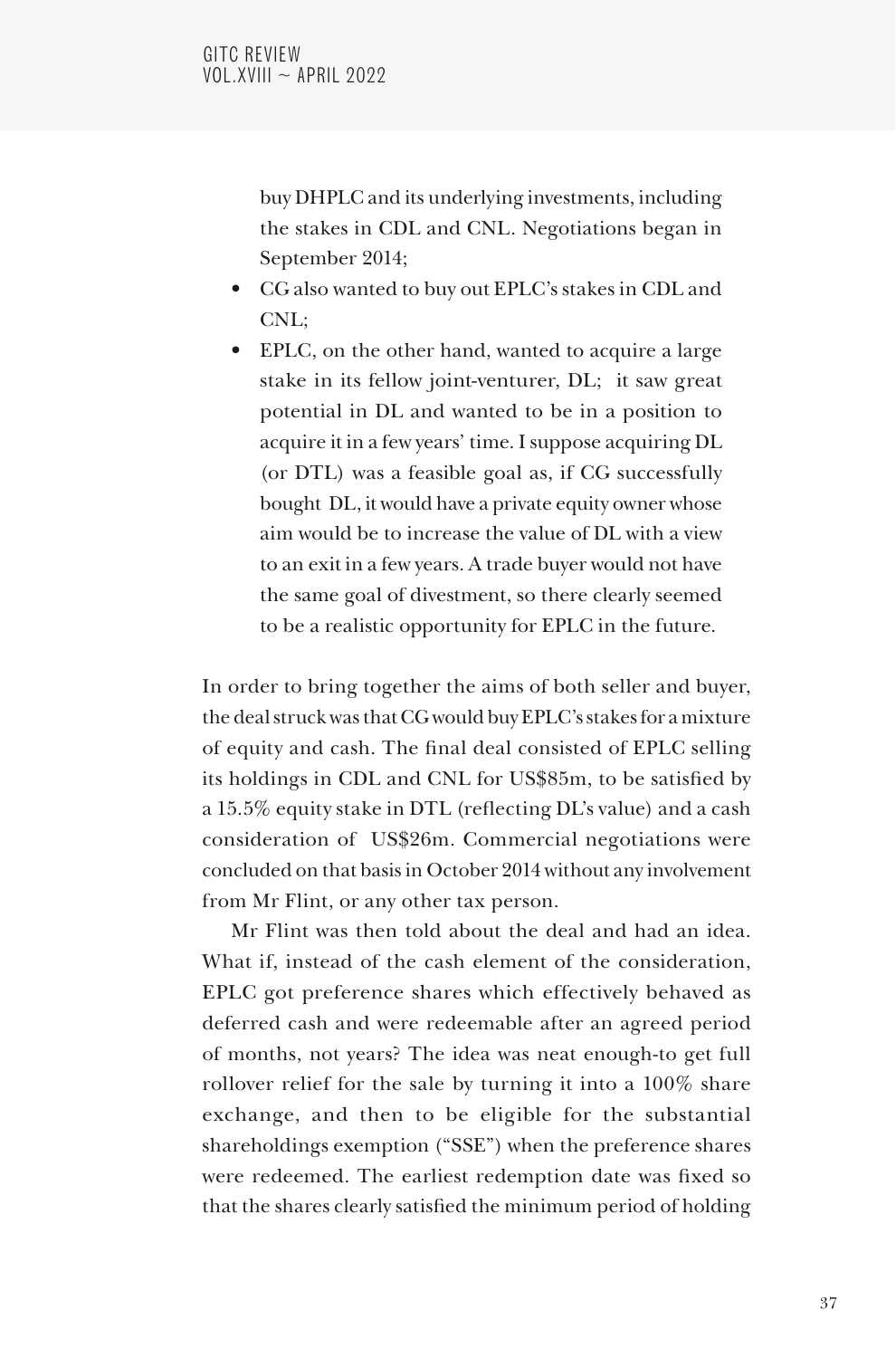condition in the SSE conditions. The net result was that payment of the cash element would be deferred but received tax-free on redemption.

Now, there are certain bits in the factual description in the Decision which are a bit unclear. While Mr Flint appears to have suggested that his "pref trick" (who remembers what that really was?) could be implemented for the full \$26m of cash, it looks as if it was actually only implemented for \$21m, and the balance remained as cash consideration attributable to the sale of the CNL holding. In other words, I think the transaction which was the subject of the appeal to the FTT was the exchange of EPLC's shares in CDL for ordinary and preference shares in DTL. CNL did not feature in this part.

As I alluded to earlier, Mr Flint's recommendation, subject to the variation from \$26m to \$21m for the preference shares, was adopted by his commercial colleagues-including in particular, Mr Fordham, who was EPLC's Group Managing Director, and who gave evidence along with Mr Flint. The variation was also accepted by CG with no objection-everyone assumed this was an optional extra which had no downside for anyone.

The amended deal was agreed on 5th November 2014. On the same day, Mr Flint applied to HMRC for rollover clearance under Section 135 of the Taxation of Chargeable Gains Act 1992 ("TCGA"). It is a little puzzling that HMRC raised questions on the clearance application on 9th December 2014 because this was outside the 30-day statutory period prescribed in Section 138(2). Perhaps they had asked other questions earlier, so that the period ran afresh from the previous request. Anyway, no-one seems to have objected to what, at first blush, looks like a late response. But the substantive response was dated 19th December and consisted of a refusal to grant clearance. As it turned out, the parties had implemented the exchange on the previous day, i.e., before the outcome of the clearance application was known.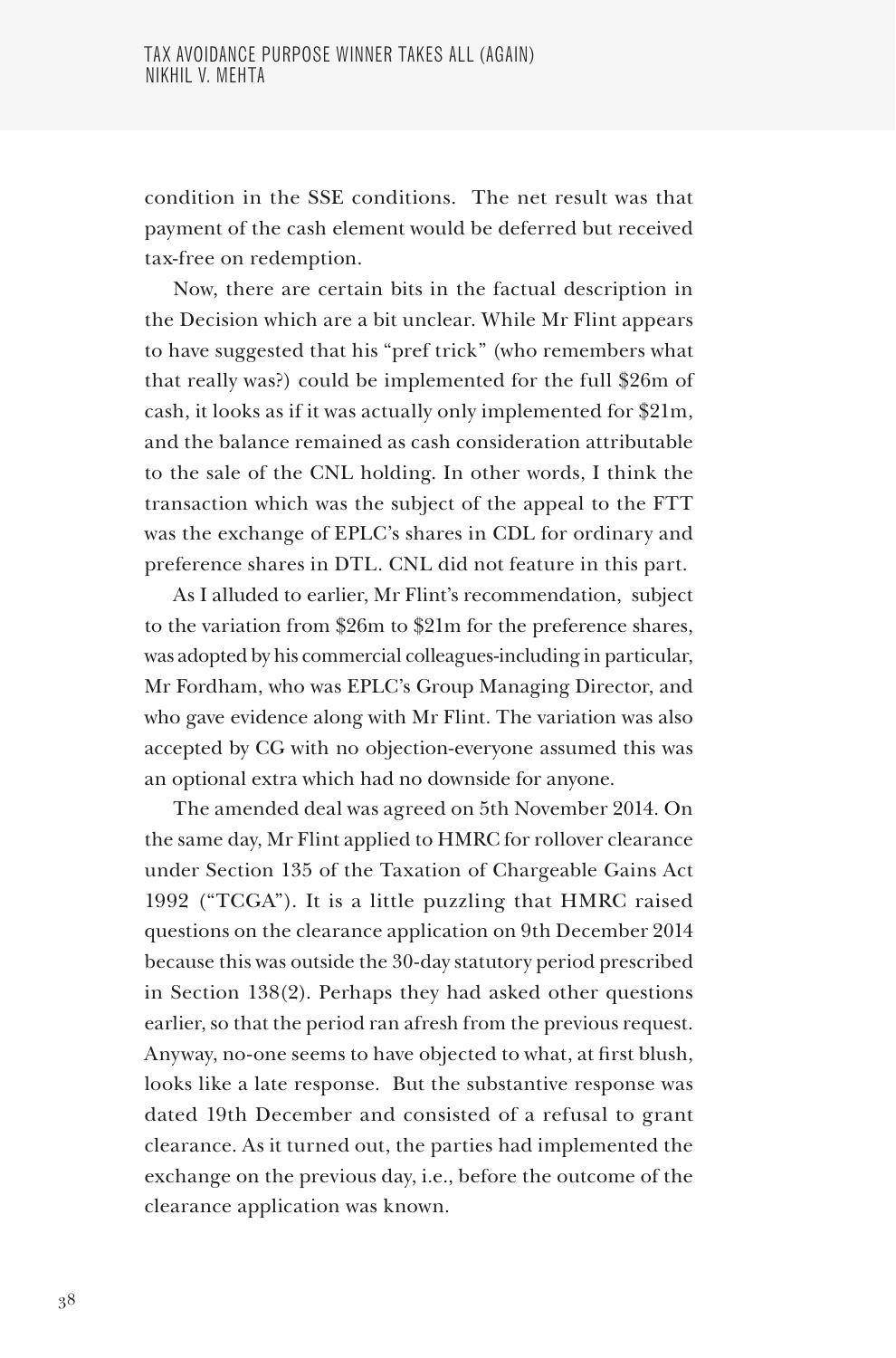HMRC refused to grant clearance on the basis that they considered that the exchange did formed part of a scheme or arrangements within Section 137(1) TCGA.

To fall outside Section 137(1), the exchange must be effected for bona fide commercial reasons and must not form part of a scheme or arrangements "of which the main purpose, or one of the main purposes, is avoidance of liability to capital gains tax or corporation tax".

I should say now, so that it requires no further consideration, that there was no dispute regarding the "bona fide commercial" limb of the wording, which HMRC accepted. The battle waged was over the second limb regarding tax avoidance. For brevity, I am going to refer to "the main purpose, or one of the main purposes" as "the predominant purpose".

There is no impermissible tax purpose to be found in the benefit of rollover treatment itself within Section 135. What appears to be objectionable is for that treatment to be coupled with another tax benefit, and for the obtaining of that second benefit to be a predominant purpose.

The preference shares in DTL (the Decision mistakenly refers to DL) were redeemed for cash on 17th January 2016. EPLC claimed the benefit of the SSE on that disposal. It also claimed rollover treatment for the 2014 share exchange in full despite HMRC's earlier refusal to grant clearance. The net result was that no tax was payable on either the share exchange or the redemption of the preference shares.

HMRC, on the other hand, took the view that Section 135 did not apply to the share exchange so that, in 2014, EPLC had disposed of its shareholding in CDL and the gain on that disposal was taxable.

The evidence before the FTT, in particular the evidence of both Mr Fordham and Mr Flint, was commendably clear. From Mr Fordham's viewpoint, the commercial deal was as notified to Mr Flint. The preference share variation was only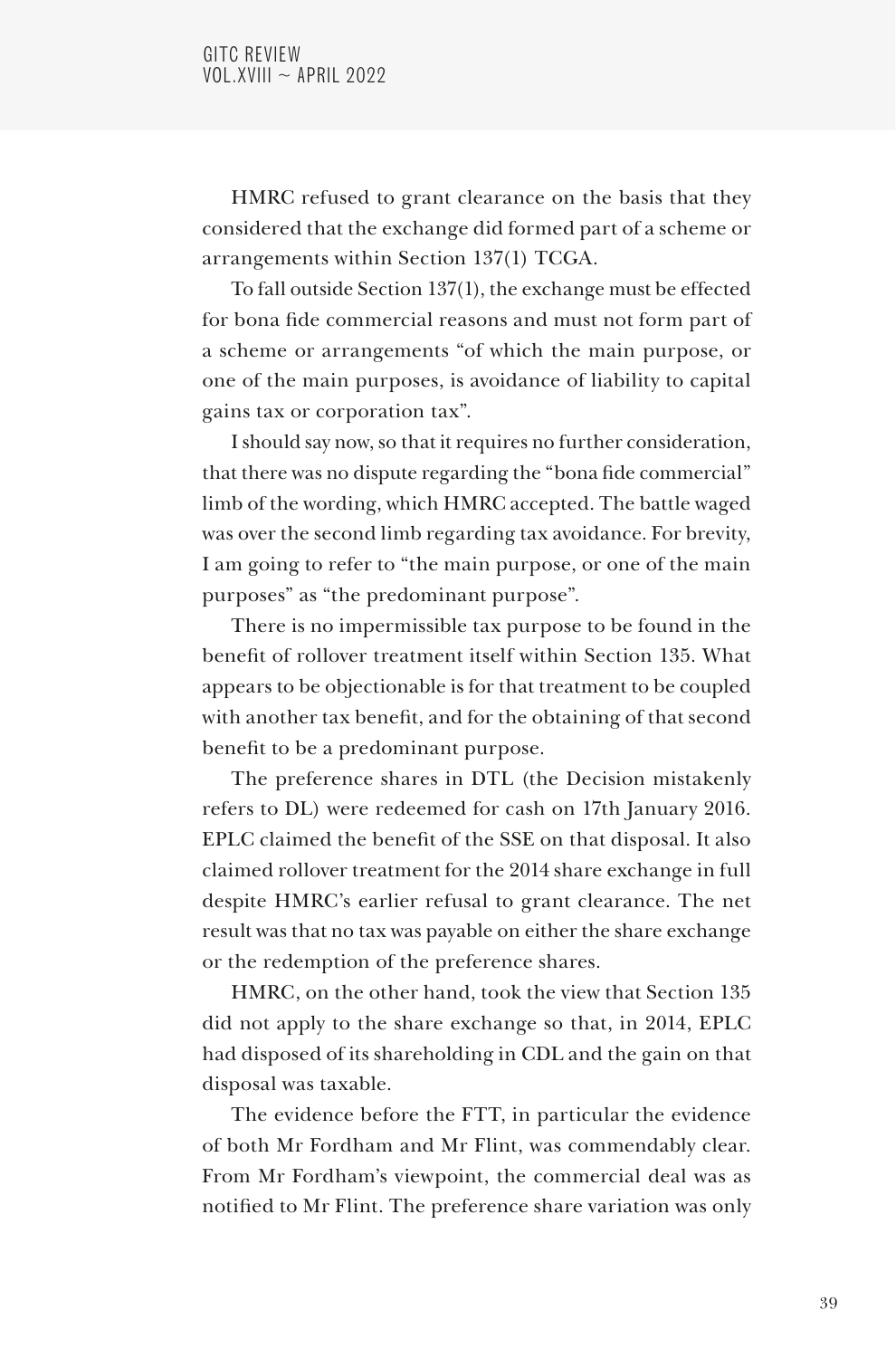worth considering if it was straightforward, did not alter the commercial deal, and had no downside. Mr Flint did not think the variation would jeopardise rollover relief for the share exchange consisting of the CDL shares being exchanged for 15.5% of DTL's ordinary shares as had been negotiated before his involvement. His introduction of the preference shares would only have upside. It was no more than "nice to have".

If there had been a risk of rollover relief on the ordinary shares for ordinary shares part of the exchange being denied, Mr Fordham said he would have rejected the preference share variation.

So, the commercial cake had effectively been baked before Mr Flint's involvement: everyone regarded the preference shares as nothing more than icing on the top, with no alteration to the taste of the cake, and the icing only making it look a little prettier. In fact, so unimportant was the availability of the tax benefit that the parties completed the deal a day before HMRC refused clearance.

### **IV. FTT Findings**

The FTT made some strong findings of fact, which may benefit EPLC on appeal:

- The potential tax saving from the preference shares variation was nothing more than a bonus to EPLC;
- Tax was not the main driver of the transaction, which would have gone ahead anyway;
- Had the preference shares been rejected by CG, EPLC would have proceeded with the cash deal anyway (this seems like just another way of expressing the previous finding, but no matter);
- EPLC devoted little time to tax aspects: Mr Flint himself spent no more than 1-2 days in total on the tax planning;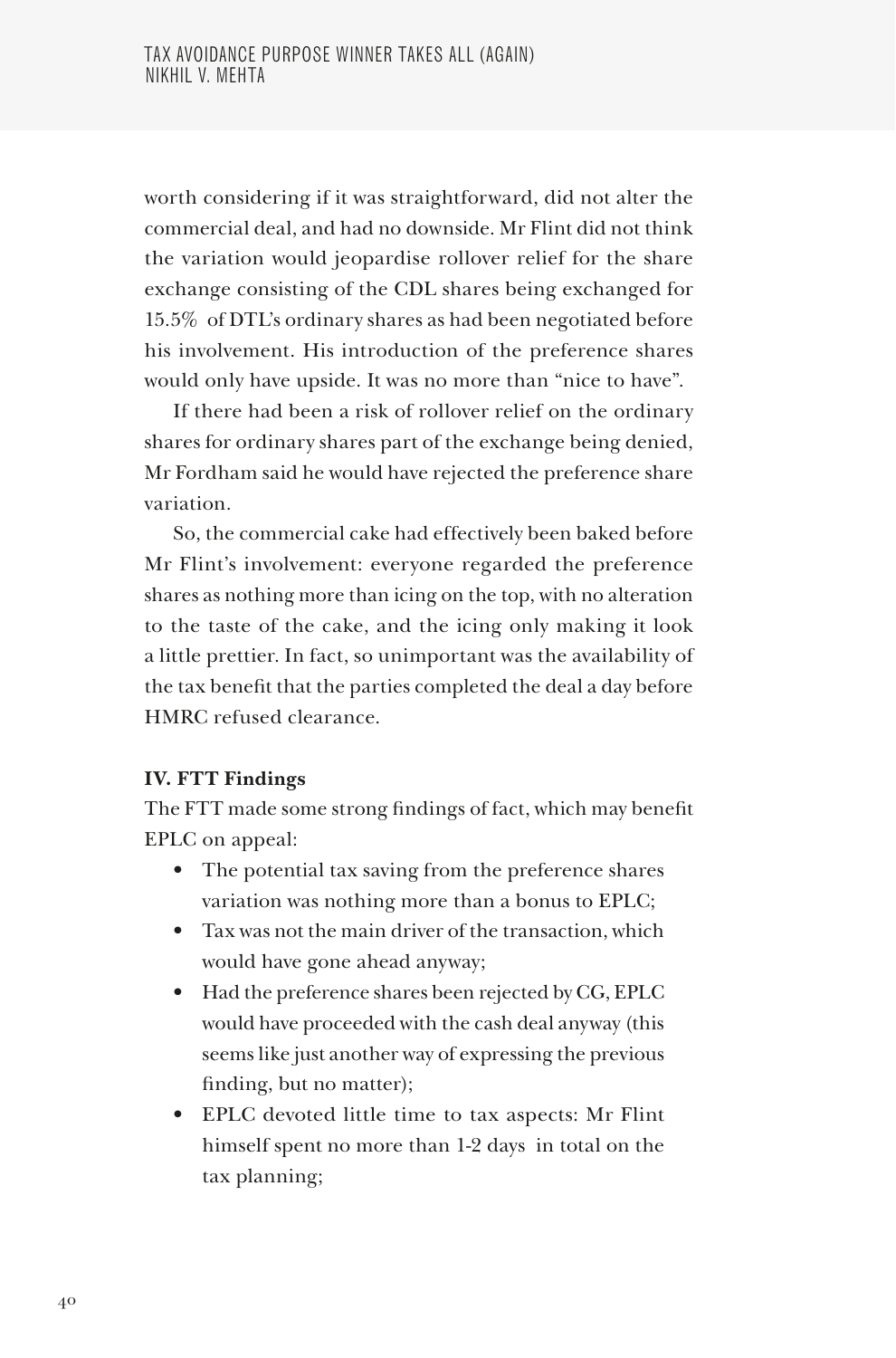- The clearance application did not hold up the commercial timetable;
- EPLC believed there was no tax downside, which is why the transaction was completed before HMRC's decision. The risk of clearance being refused was regarded as acceptable.

I could not help being amused by the finding about how little time Mr Flint spent on the transaction. It reminds me of the old adage that a tax adviser's worth should be measured by the value added, not by the number of hours spent. You cannot value the "Eureka" moment in the bath by applying an hourly rate.

## **V. Arguments**

EPLC's main argument was simple: the arrangements implemented were entirely commercial. They were driven by commercial, not tax, purposes; those purposes were merely implemented in a tax-efficient way. They did not fall foul of Section 137(1).

Alternatively, the tax avoidance purpose inherent in the preference share variation, was not a main purpose of the arrangements, which must mean the overall arrangements for the exchange including the consideration consisting of ordinary shares in DTL.

HMRC contended that the arrangements were the arrangements for the issue of the preference shares i.e., those arrangements which came into being as a result of Mr Flint's late involvement. The whole of the exchange formed part of that arrangement, the predominant purpose of which, was tax avoidance.

The middle ground which EPLC had assumed would apply if clearance was denied, did not apply according to HMRC. That middle ground entailed saying that the arrangements were indeed those relating to the preference shares, but if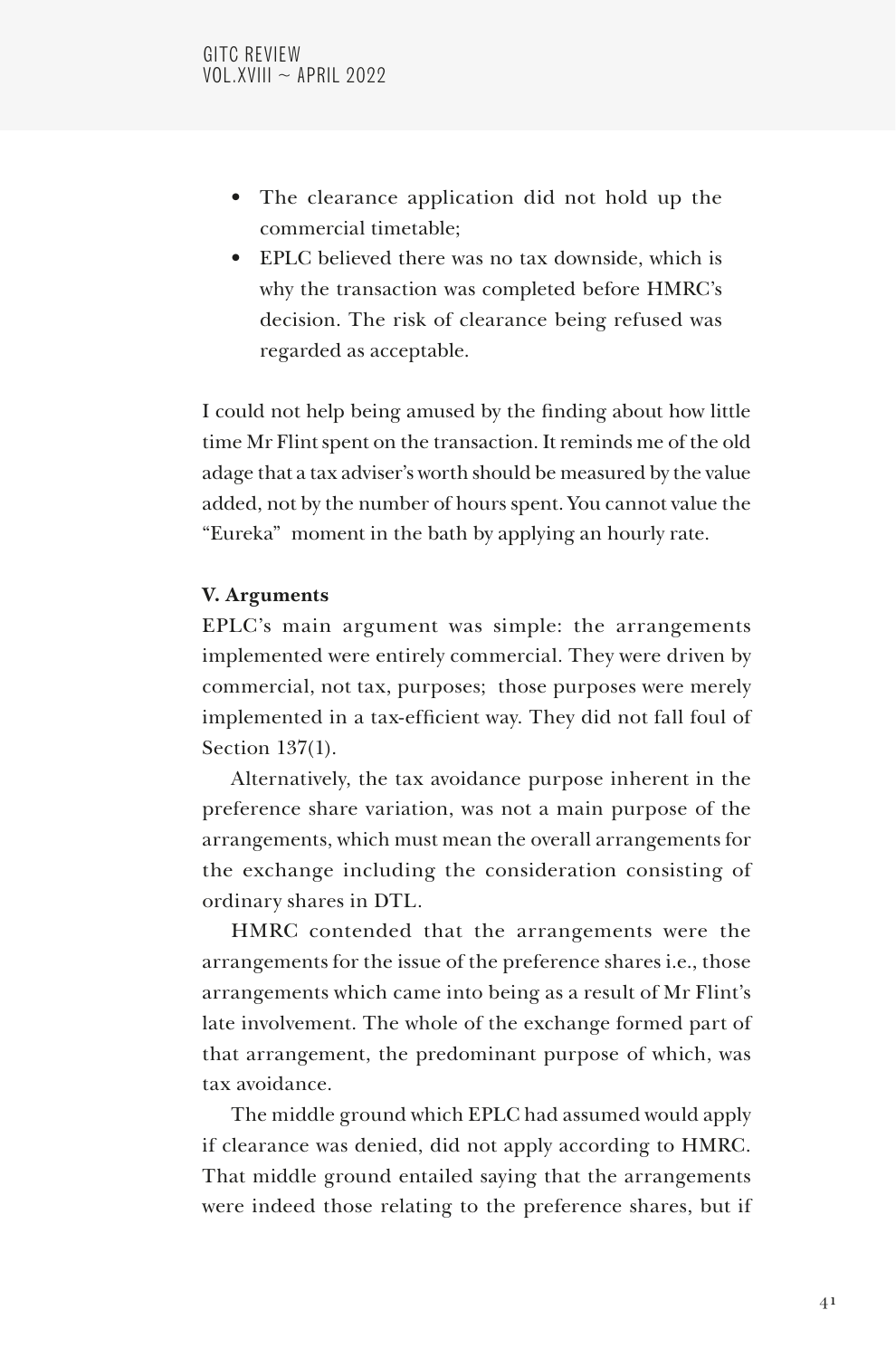they had a predominant tax avoidance purpose, then that should only affect the ordinary shares for preference shares part of the exchange, not all of it.

Two points agreed as common ground between the parties are interesting:

- Section 137(1) was an all-or-nothing provision. If it applied, none of the shares exchanged could qualify for rollover relief, including the ordinary shares;
- The whole exchange formed part of the "arrangements". However, the parties did not agree what the arrangements were.

#### **VI. All-or-Nothing in Section 137(1)**

The first point agreed is interesting because it seems to contradict the approach of EPLC to the deal negotiations. The preference shares were only built in on the basis that if Section 137(1) applied, the ordinary shares part of the exchange would survive. It could hardly do so on an "all-ornothing" approach, as I explain below.

It is not entirely clear what the basis for the "all-or-nothing" approach is since there was no argument about it.

The approach may be based on the Upper Tribunal's decision in *Coll v HMRC [2010] UKUT 114*. This case was mentioned in the Decision, along with the High Court's decision in *Snell v HMRC [2007] STC 1279*. Both cases involved exchanges of shares for loan stock, with the loan stock redeemed by the exchanging shareholders at a point in time when they had become non-resident so as to be outside the UK tax net. The planning for non-residence was found to be a predominant purpose at the time of the exchange. There are no other cases on Section 137(1) decided in higher courts than the High Court. The relevant passage in *Coll* is as follows:

*"The starting point is that if there is a reorganisation of a company's share capital within s 126 then by s 127 the original*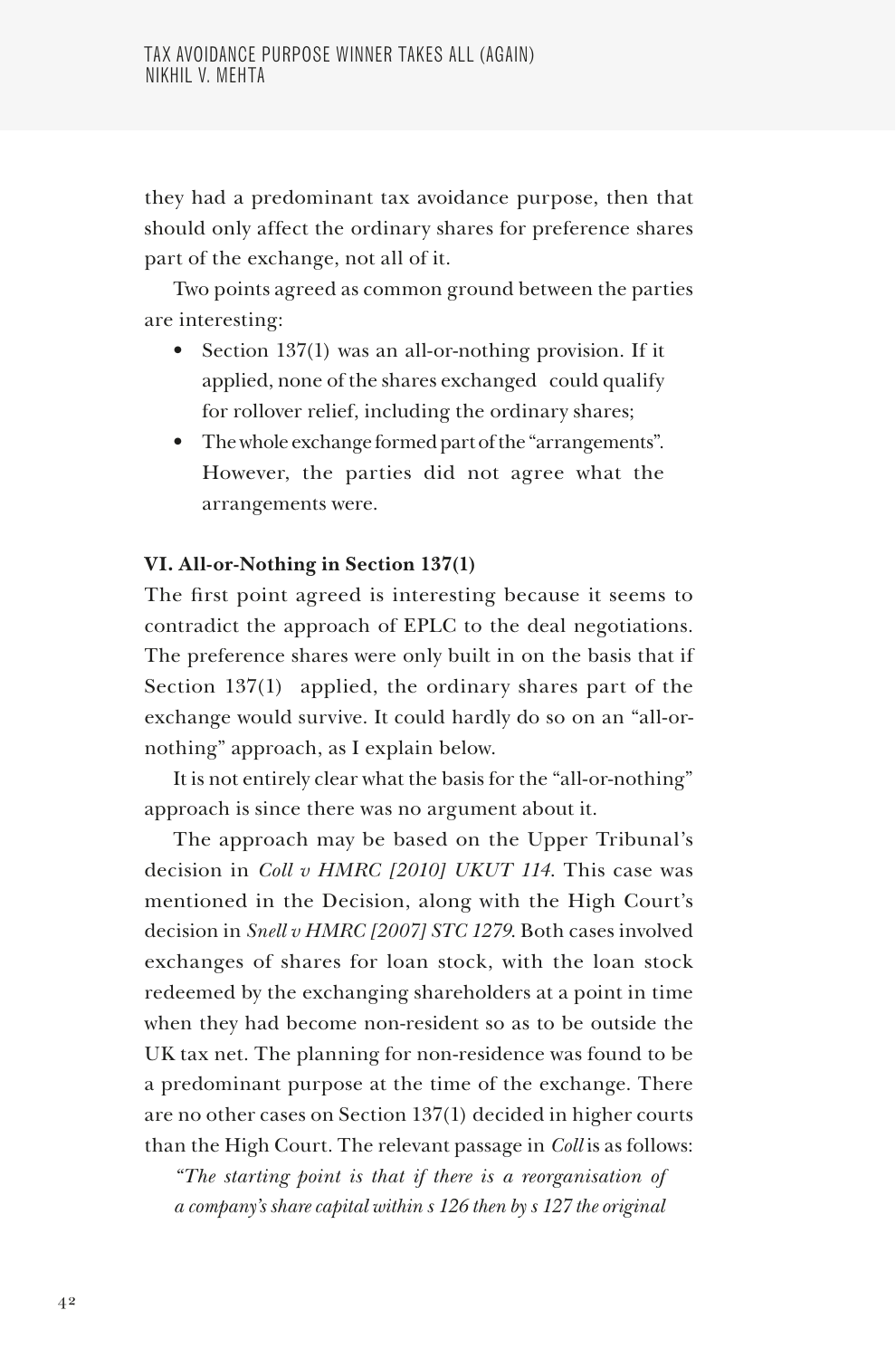*shares and the new holding are treated as a single asset. Either there is a reorganisation of the share capital of a company or there is not; if there is, the same treatment must apply to all the shares. Section 135(3) applies the same approach to a share exchange by treating both companies involved as a single company and the exchange as a reorganisation of the share capital of that deemed single company. Again, this treatment must apply to all the shares if it applies to any of them…. Section 137 says that s 135 shall not apply to any issue in the exchange unless the conditions there set out are satisfied, except that an unconnected shareholder holding 5% or less will in any event qualify under s 135. This also points to all the shareholders being treated in the same way."*

There is a little bit of circularity in this reasoning. For a share exchange to get the 126/127/135 single asset treatment, it needs to be a share exchange satisfying Section 137(1). If it does not do so, then the single asset treatment cannot apply. So, when you are considering the application of Section 137(1) to an exchange, you cannot start with the proposition that it already represents a single asset. That seems to me to beg the question. And if you do not presume singularity, then you look at the actual exchange to see if it is all fine within Section 137(1) or if any of it is not. If the latter, that means you need to identify the arrangements and to see whether the predominant tax purpose colours the whole exchange or just part of it.

I note the UT placed emphasis on the word "any" in Section 137(1) as somehow validating the proposition that the 137(1)-treatment applied to the whole exchange. But this is unconvincing: after all, the word "any" could mean a smaller part of the exchange than the whole. Had it said "all issues" in the exchange or "each and every issue", I can see the force of the *Coll* reasoning.

Unlike *Euromoney*, there was more than one selling shareholder in *Coll*: Mr and Mrs Coll were the two sellers. It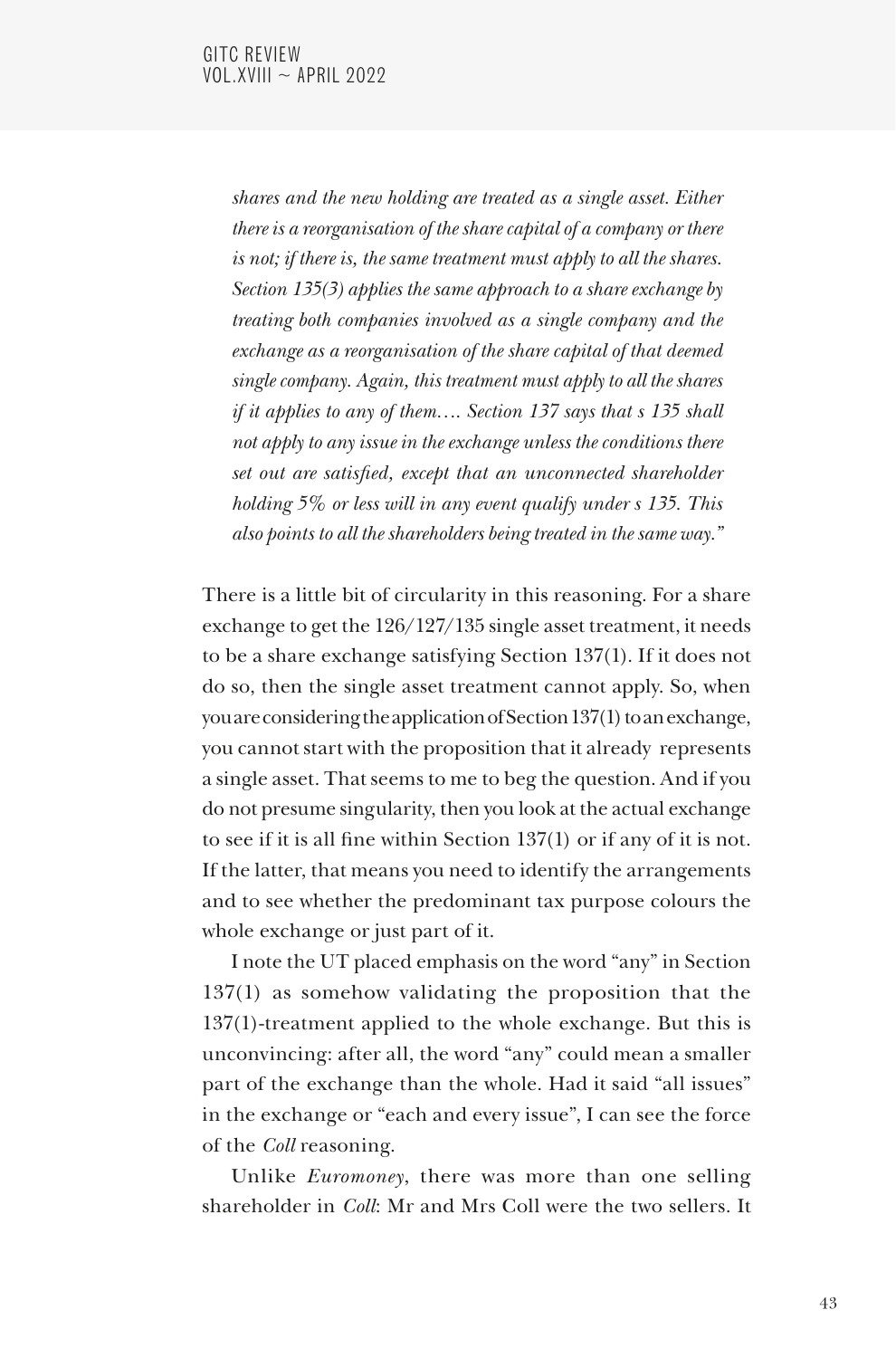is worth noting that the judges' comments in *Coll* reproduced above were made in response to a new argument taken on behalf of the taxpayers that Mr Coll's perceived tax avoidance purpose should not affect Mrs Coll's treatment on the exchange if she did not have the same purpose. This was rejected on the basis that all shareholders should have the same treatment under the "all-or-nothing" approach. To my mind, it does not necessarily follow that the same approach should apply where there is one selling shareholder, but the exchange consists of two different forms of paper consideration, one of which is inserted for tax avoidance purposes. Neither *Snell* nor *Coll* addresses this at all. The *Coll* approach, applying as it did to different shareholders, was more in the nature of "all for one, one for all" rather than "all-or-nothing" in relation to the exchange. The tax avoidance purpose in the *Coll* scenario applied to both shareholders. In *Euromoney*, this was academic since there was only one shareholder: indeed, in *Snell*, there was also in practice a single shareholder-Mr Snell, who owned 91% of the company. The case concerned only his tax position. So, there was no need for the "all for one, one for all" approach, and no need to spell out that the whole of the exchange was affected: Mr Snell exchanged all his shares for loan notes with a view to redeeming them when he had become non-resident. The predominant tax purpose extended to the whole exchange.

EPLC appears to have concluded that the partial approach to Section 137(1) was legitimate. If EPLC had known that the preference share variation could have affected the tax treatment of the whole exchange in a negative way, then it would not have proceeded. This is leaving aside any question of defining what the "arrangements" were. I deal with this next.

#### **VII. Identifying the Arrangements**

The passage from *Coll* set out above was in fact adopted by the FTT in *Euromoney* as authority for the proposition that the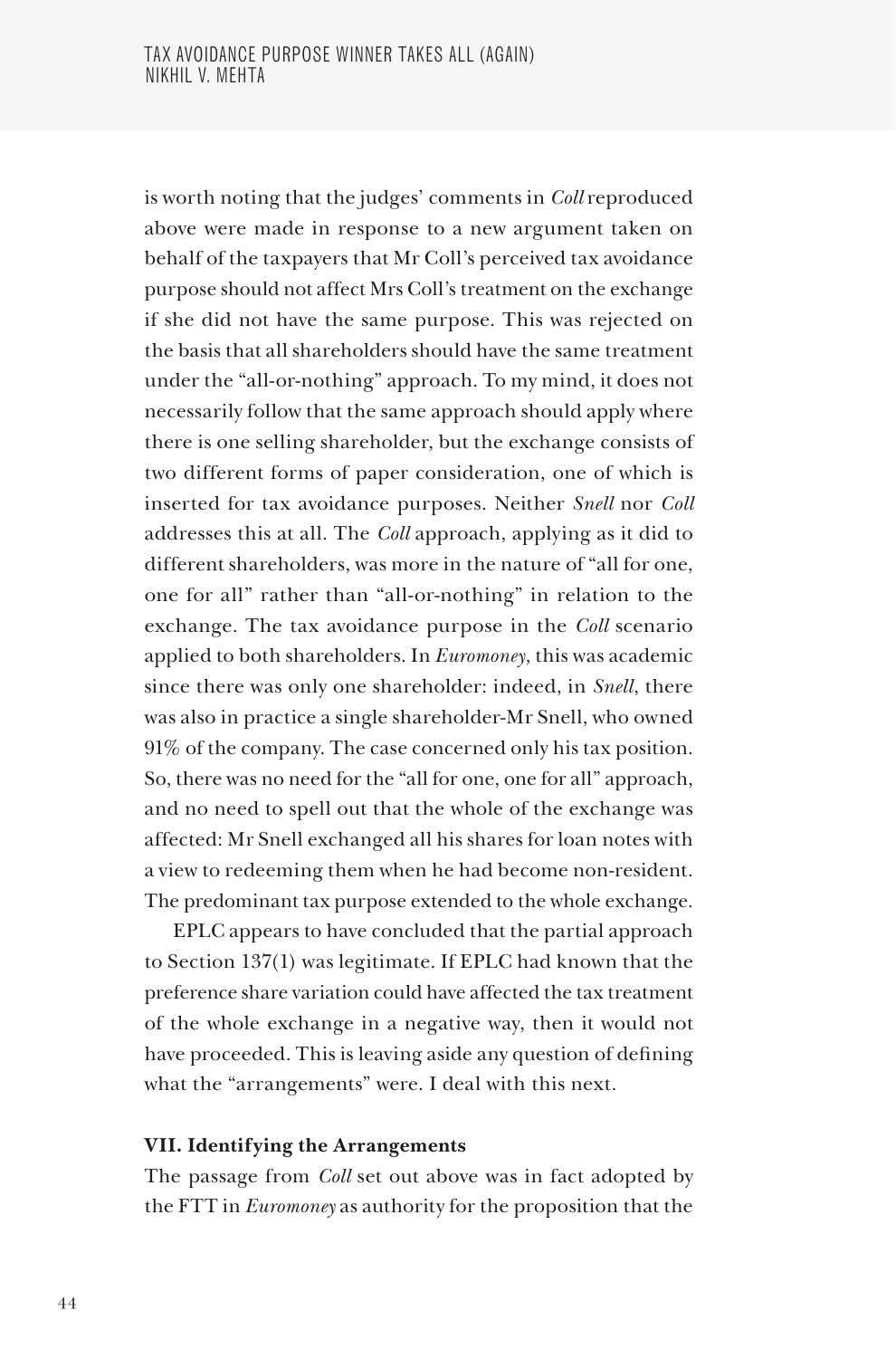whole of the exchange, consisting of a single asset, had to form part of the arrangements within Section 137(1). This is not quite what the Upper Tribunal said in *Coll*, but there are probably other ways of arriving at the same conclusion.

The relevant statutory wording requires that the "exchange", which the FTT and the parties took to mean the whole exchange, "does not form part of a scheme or arrangements of which the main purpose, or one of the main purposes, is [tax avoidance]". Now, if the arrangements are those relating only to the preference shares, it is hard to see how a bigger arrangement, consisting of the overall exchange, can form part of this smaller arrangement. Arguably it cannot as a matter of plain English. The only way in which one might get there is to say that the SSE availability in the future on redemption of the preference shares depends on the status of the ordinary shares, so there is some cross-contamination between the two parts of the exchange such that the ordinary shares part also acquires a tax avoidance purpose. This again can only have happened once the parties decided to go with the preference shares. Until then, there was clearly no tax avoidance purpose.

But that is not what HMRC argued. They said, more simply, that the arrangements were only those involving the replacement of the cash consideration with the preference shares and holding them until the SSE became available on redemption. I struggle with how the wider exchange can form part of this smaller arrangement without some crosscontamination.

So, if you take HMRC's view of the arrangements, they are the preference shares variation of the exchange only. Since that variation is purely tax driven, the arrangements have a predominant tax purpose. On the all-or nothing approach to Section 137(1), it follows that the whole of the exchange did not qualify for rollover treatment.

EPLC, on the other hand, argued that the arrangements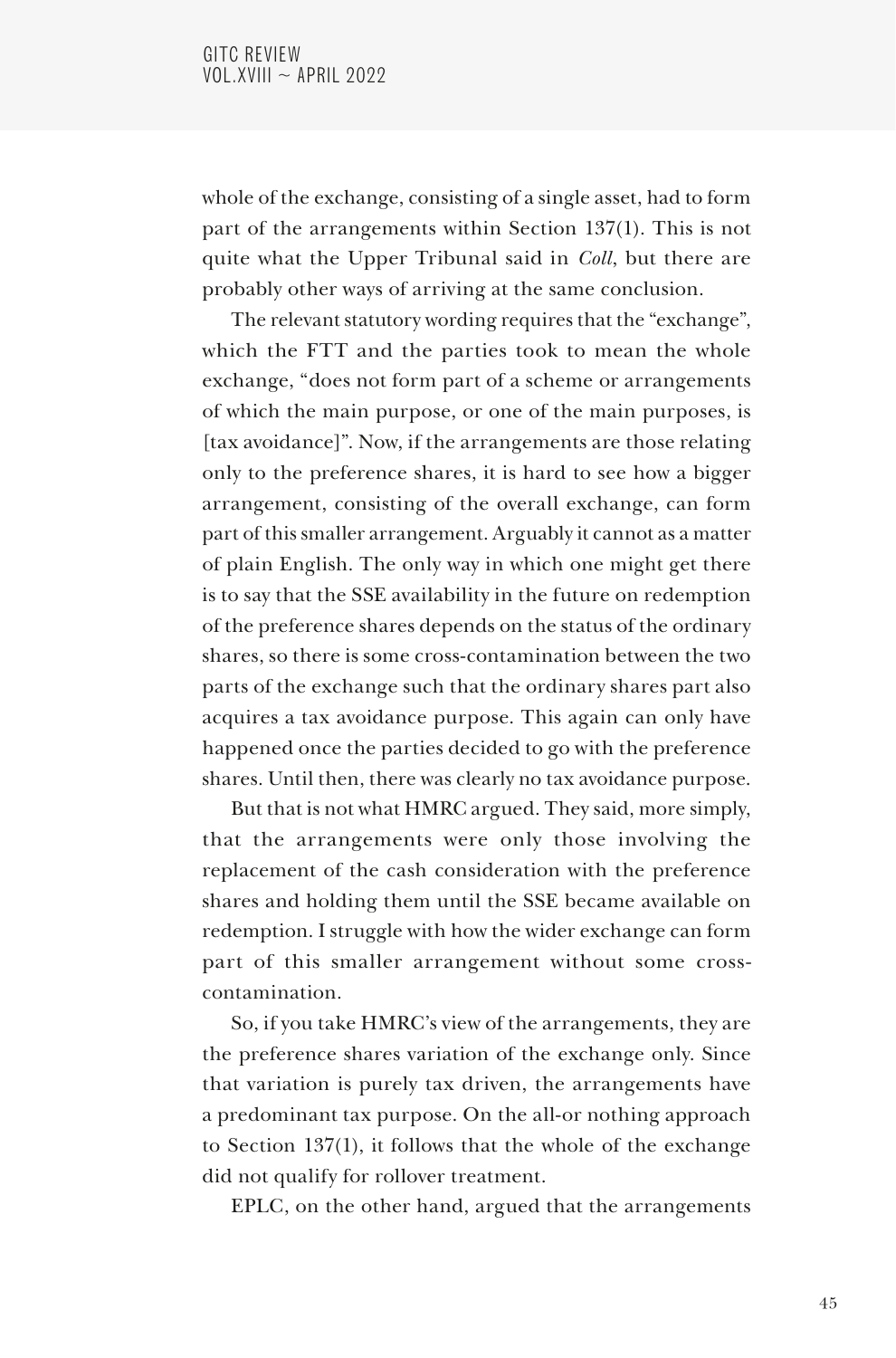cannot be less than the whole exchange as a matter of plain construction of the statutory language. If the whole exchange forms part of the arrangements, then there cannot be a predominant tax purpose. So, on this view of things, the all-or-nothing approach meant that the whole exchange should get the benefit of rollover relief.

The FTT preferred EPLC's view of the arrangements and concluded that, while there was a predominant tax purpose for the preference shares, when one looked at the arrangements as a whole, the predominance did not extend to the ordinary shares part of the exchange, which was a much bigger part. Accordingly, EPLC would be entitled to rollover relief on the exchange and the subsequent redemption of the preference shares qualified for the SSE.

The way in which the appeal was argued raised the stakes considerably higher than the way in which Mr Flint had, with some justification, thought about his own idea. The safest way of concluding there was no downside would have been to say that the exchange itself could be split between a good bit and a bad bit and, if the arrangements, whatever they were, had a predominant tax purpose, then that would taint only the bad bit. But accepting the all-or-nothing approach meant that the splitting treatment was unavailable and the battle had to be won by EPLC on defining the arrangements. As it turned out, EPLC was victorious.

Neither party argued as a fallback that the denial of rollover relief should be restricted only to the exchange for preference shares.

As I said earlier, the case has gone on appeal, and I would expect it to be heard in the summer. Since the UT judge(s) will have the same seniority as the judges in *Snell* and *Coll***,** I hope the new judges will take the opportunity to clarify a number of points, both on the "all-or-nothing" approach and on the scope of arrangements. Of course, they may not get a chance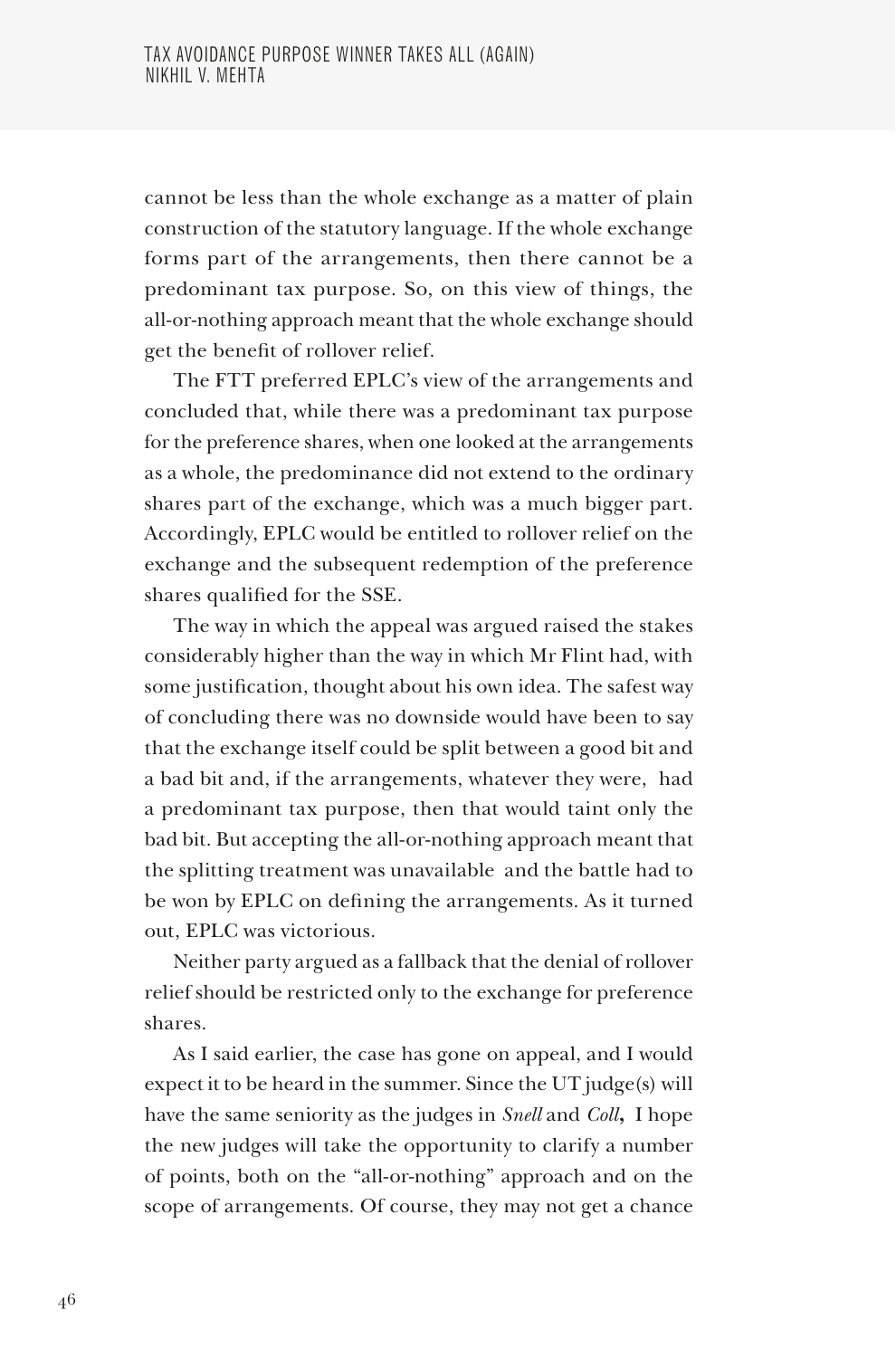to do so on the first topic if it is again agreed as common ground by the parties.

While EPLC succeeded in the FTT, I think another successful outcome is far from clear; but, as a matter of plain common sense, it would be harsh for EPLC to be denied relief for the ordinary shares part of the exchange. Getting to that conclusion, on the basis of the current authorities, is not easy.

#### **VIII. BlackRock**

The *Euromoney* case has been lumped together by a number of commentators with an earlier decision of the FTT: *BlackRock HoldCo 5 LLC v HMRC [2020] UKFTT 443 (TC)*. The relevant part of that case relates to tax avoidance purposes again, but this time in relation to the "unallowable purposes" provision for loan relationships in Section 441 of the Corporation Taxes Act 2009. In a nutshell, companies are denied loan relationship deductions which, on a just and reasonable basis, are attributable to an "unallowable purpose" which is not within the business or commercial purposes of the company. A tax avoidance purpose is capable of being a business or commercial purpose, but only if it is not a main purpose, or one of the main purposes, for the company either being a party to the relevant loan relationship or entering into a related transaction e.g., terminating the loan.

The facts of *BlackRock* are complex, and the main thrust of the appeal related to transfer pricing: I suppose I should use the word "main" guardedly given the current topic, but I do so on the basis that the transfer pricing issue took up paragraphs 56-106 of the decision, and the unallowable purpose issue took up only paragraphs 107-122. Whether the unallowable purpose issue had to be adjudicated on at all also depended on the outcome of the transfer pricing issue.

The question at issue was whether a BlackRock special purpose investment company, LLC5, was entitled to tax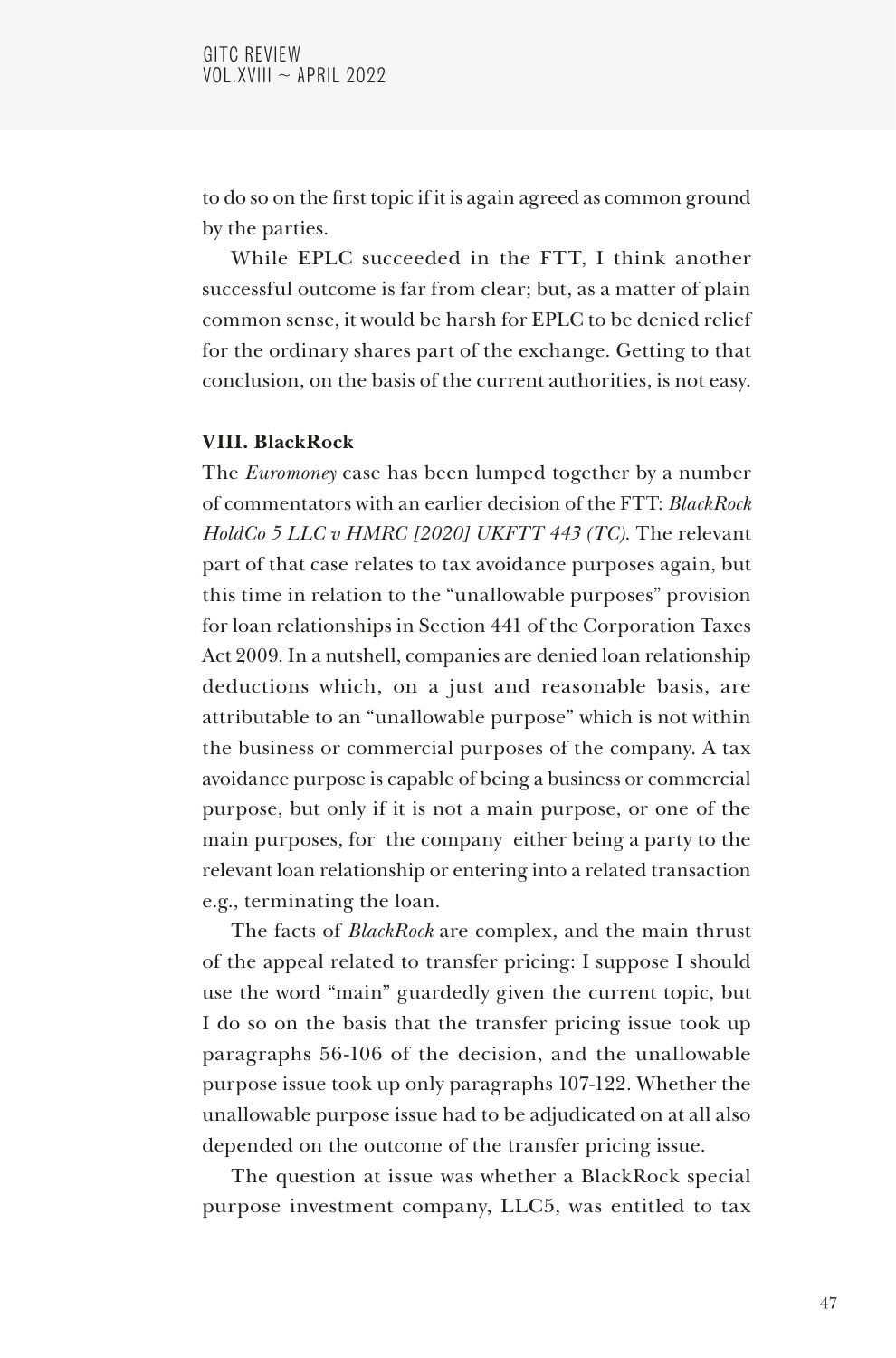deductions in relation to loan relationships entered into as part of a larger series of transactions within the group to facilitate a substantial corporate acquisition.

The judge found that LLC5 had both commercial and tax avoidance purposes for entering into and being a debtor party to the loan relationships, and that both those purposes were main purposes. This led him to state that a just and reasonable apportionment was required by Section 441 between the two main purposes. He concluded that, since the tax avoidance purpose did not generate any larger relief than that generated by the commercial purpose on its own, a just and reasonable approach meant that the deduction claimed did not have to be reduced because of the tax avoidance purpose. Quite simply, that purpose did not enhance the amount of the deduction. He had found earlier that LLC5 would have entered into the transaction whether or not the tax relief was available, a little like EPLC. In adopting this approach, he followed the approach of another FTT judge in the decision of *Oxford Instruments UK 2013 Ltd v HMRC [2019] UK FTT 254 (TC).*<sup>1</sup>

*BlackRock* and *Euromoney* are notable for the fact that the taxpayer was successful in a notoriously difficult area of law involving the sensitive topic of tax avoidance purposes. Both cases will be heard on appeal later this year, so it remains to be seen whether that success survives. Although the relevant statutory provisions in each case are different, there is some commonality in having to identify the approach to be adopted where both commercial and tax avoidance purposes are to be found in the facts. Section 441 requires one to look at a just and reasonable apportionment between the two: there is no such provision in Section 137(1). What is interesting about the just and apportionment approach is that, to this day, there is not a single case where this apportionment was made arithmetically, so as to give the taxpayer a partial tax deduction. Even on a just and reasonable apportionment, as demonstrated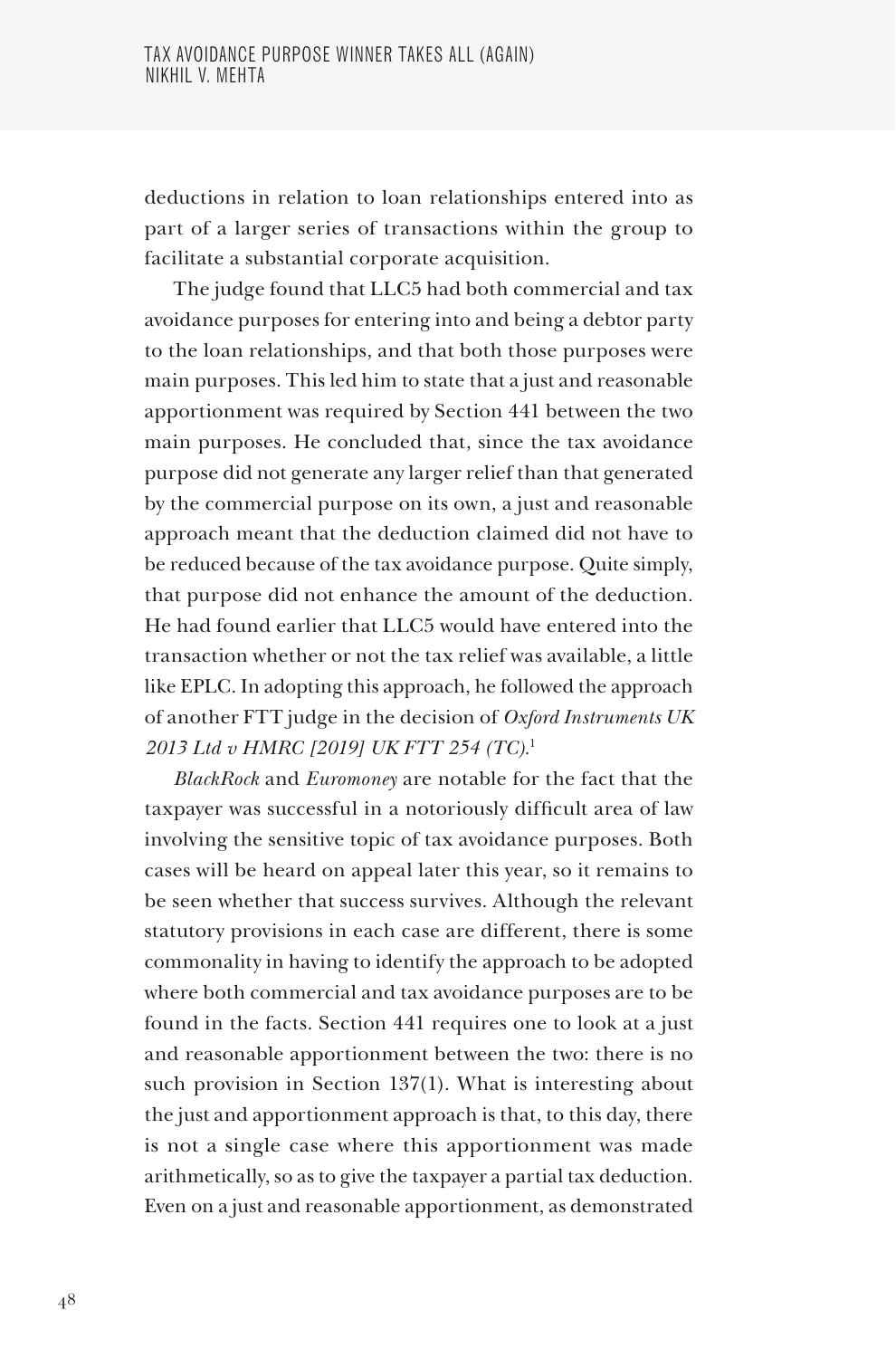by *BlackRock* itself, we remain in "all-or-nothing" territory. In *BlackRock*, the taxpayer got all and HMRC nothing, whereas in *Oxford Instruments*, the position was reversed. To me, this is too much of a lottery even for litigation. We need the higher courts to determine a rational approach to statutory justice and reasonableness.

But if Section 137(1) had a just and reasonable feature, and one asked what would have happened without the preference shares, the answer is that rollover relief would only have applied to the ordinary shares-for-ordinary shares exchange, with the cash consideration giving rise to a tax charge on any gain.

If you build in the preference share feature, then, apparently unlike Section 441, the tax benefit is increased because rollover relief applies to the full exchange. On that basis, it seems just and reasonable to deny relief only for the increase in the rollover brought about by the preference shares.

As it happens, in *Euromoney*, the all-or-nothing pendulum swung towards the taxpayer, so the question of downside risk has so far proved academic. But pendulums can swing the other way.

Finally, given how I started, I thought I should consider what might have happened had Mr Flint been brought in much earlier in the discussions i.e., at the structuring stage. You may say that I am bound to say this, but I believe that EPLC could have been on even stronger ground if the preference share variation had developed as part of the commercial discussions. Of course, evidence is key. As I understand it, CG, the purchaser, originally made a cash only offer, which was then modified by EPLC looking for an equity stake in DTL. Had the preference shares been included in that counter-offer, the commerciality would have looked that much stronger-and the main purpose of securing the SSE might even have been relegated to a tax consequence, not a purpose. This might even have prompted